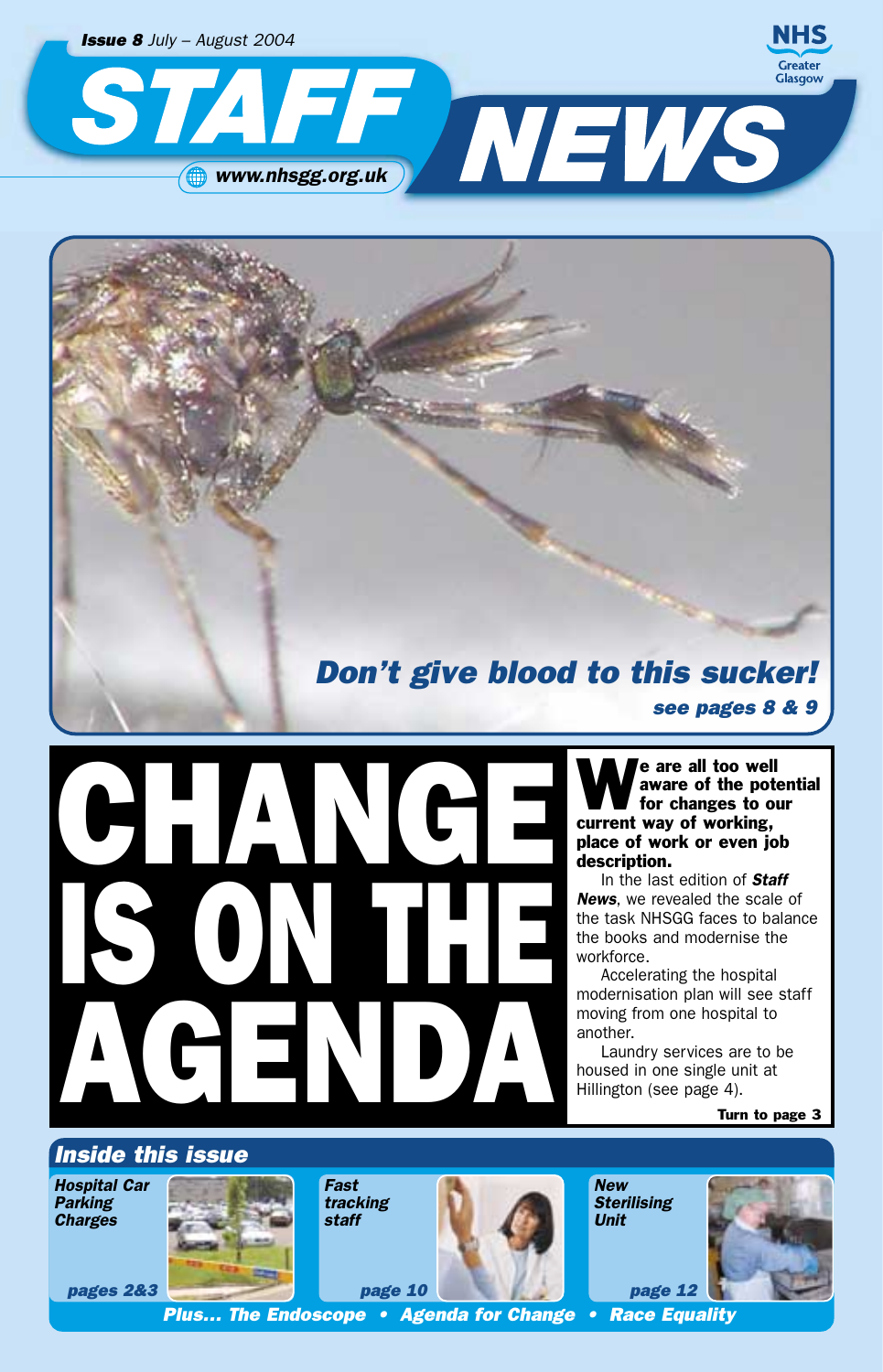

# Hospital Car Parking just the ticket for a

 $\blacktriangleright$  TAFF car parking is not an issue for the fainthearted. One mention of it can spark fiery debates over shift rota patterns, who should be exempt from paying, public transport subsidy levels… etc, etc.

If there's one thing that most staff can agree on though, it's that car parking at our hospitals isn't good enough. There are too few spaces, a lack of alternative public transport options and little in the way of encouragement to take a bus or train.





### **STAFF News recently**<br>
celebrated its first<br>
birthday and we've celebrated its first covered a lot of major issues affecting all of us over the past year.

While we think we've touched on all the big issues most affecting NHSGG staff, we'd like to get your views on what you would like to see in your staff magazine. After all, Staff News is written for staff by

staff and we're always on the look out for your stories and input.

If you have a story to tell, if you would like to contribute articles or if you would like to become involved in the editorial group, contact: staffnews@nhsgg.org.uk

Or Olivia Cornacchia, Staff News, NHS Greater Glasgow, Dalian House, 350 St Vincent Street, Glasgow G3 8YZ.

Then there's the quality aspect: poorly lit car parks, no CCTV monitoring and cars bumped up on grass verges - they all add to the misery.

That's why NHSGG has just embarked on a car parking consultation that will look at all aspects of car parking at our hospitals sites, including charging for parking.

At the Yorkhill site, staff already pay an annual fee and in return enjoy secure barrier car parking with floodlights, digital CCTV and dedicated car park staff.

And charging is not unique to Glasgow … it's already applied in Lothian, Grampian and several other busy hospital sites.

However, it's recognised that people understandably don't like to have to pay for something they used to get for free.

There are many issues to consider when talking about car parking such as the level of charging, the number of spaces, identifying who should gain free access to the hospital car parks and whether the level of charges should be based on ability to pay – or not.

Then there are issues around the levying of car parking charges to fund subsidised public transport for staff, or off-setting bike loans, installing changing facilities … all these will come into play during the consultation that is now underway.

The Draft Car Parking policy can be viewed and commented on NHS intranet and the NHSGG website www.nhsgg.org.uk

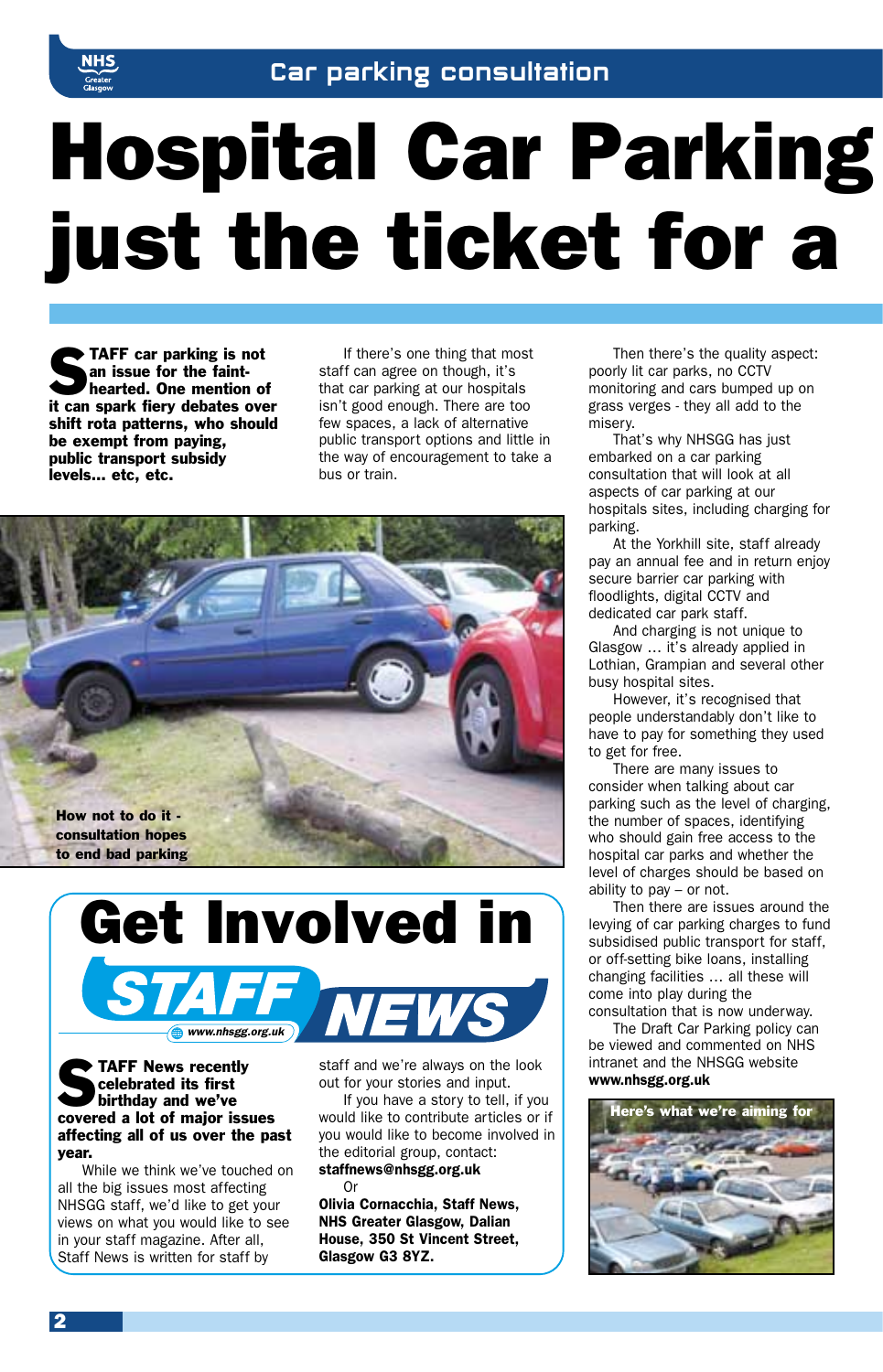## Car parking consultation

# **Charges** lively debate!

If you would like to send us your comments or views please contact:

Mr J C Hamilton Head of Board Administration Dalian House 350 St Vincent Street Glasgow G3 8YZ 0141 201 4608 Fax: 0141 201 4601 Email:

carparking@gghb.scot.nhs.uk

Information fliers have been produced for staff and there's a separate one for patients and members of the public.

What do you think?

We went out and about on<br>the Southern General<br>campus to find out what the Southern General some of you think about the proposals...

Carol McNeill works at the Southern General Hospital as a **Cardiology** Secretary. She said: "I think



introducing parking charges has an equal mix of pros and cons. If the money meant we'd have better security facilities in the car parks then it would be a good thing. However it would be difficult for a member of staff who had no choice but to bring their car to work. If that meant paying a fee every day then they'd struggle."

James Concannon is a hospital porter and is concerned about what charging in the hospital grounds will mean for the surrounding streets.



Local Partnership Forum and Trade Unions will ensure that comments, submissions and ideas from staff will be fed into the process as the consultation continues through into October.

All comments will be considered by a team of representatives from the Partnership Forum, the Patient and Public Involvement Group and others.

A final proposal will then be drawn up for implementation in April 2005. It is planned that each individual hospital site would then draw up its own geographical plans before they are phased in across the city.

introduced there will be problems. From an administration point of view it will be hard to handle the fees and to make sure everyone pays and to have the parking areas constantly manned. Another major problem will be parked cars cluttering up nearby roads. For example the main road next to the Southern General is a busy place so it would be a nightmare if people started parking there just to avoid the hospital car park charges, and I think that's the sort of thing that would happen."

William Gibson, Hospital Land Engineer would be happy if the money raised was used to improve parking conditions and security.



He said: "It's difficult to say. Although I don't think it would be good to charge, it would be good if the money meant we could make security better and extend the car park areas. We get vandalism at lot in the car parks, like car windows getting broken and glass smashed on the ground, so better security would definitely be a bonus.'



#### Cont. from page 1

Medical Illustration staff will form new alliances in the single system NHSGG and in a major modernisation move all of Glasgow's TSSU (theatre sterile supplies unit) will be carried out in one centre at Cowlairs instead of at six separate of acute hospitals (see page 12).

There are also plans to unify finance functions from the Divisions and the Board into one single system department. That goes for Human Resources, Communications and IT too.

Everyone working in these areas will be acutely aware of the issues and challenges surrounding such radical proposals. Understandably some people worry that they won't fit in with reconfigured structures.

HR managers and Staff Partnership Forum representatives are working closely alongside managers to ensure modernisation can be achieved without a single compulsory redundancy.

Talks are ongoing to establish re-training and re-deployment initiatives where appropriate. For some staff a voluntary redundancy package may suit.

Bill Goudie, Employee Director on the Board, said: "Times of change and reform are unsettling. All staff should know that Staff Forum representatives are very actively engaged in all aspects of the proposed changes and I can personally guarantee the workforce that no-one will suffer detrimental changes to their pay during this time of change and that no-one will face compulsory redundancy.

"We traditionally have a high number of unfilled vacancies in an organisation such as NHS Greater Glasgow and by smart redeployment and re-training we can work through these changes."

## He added: "If charges are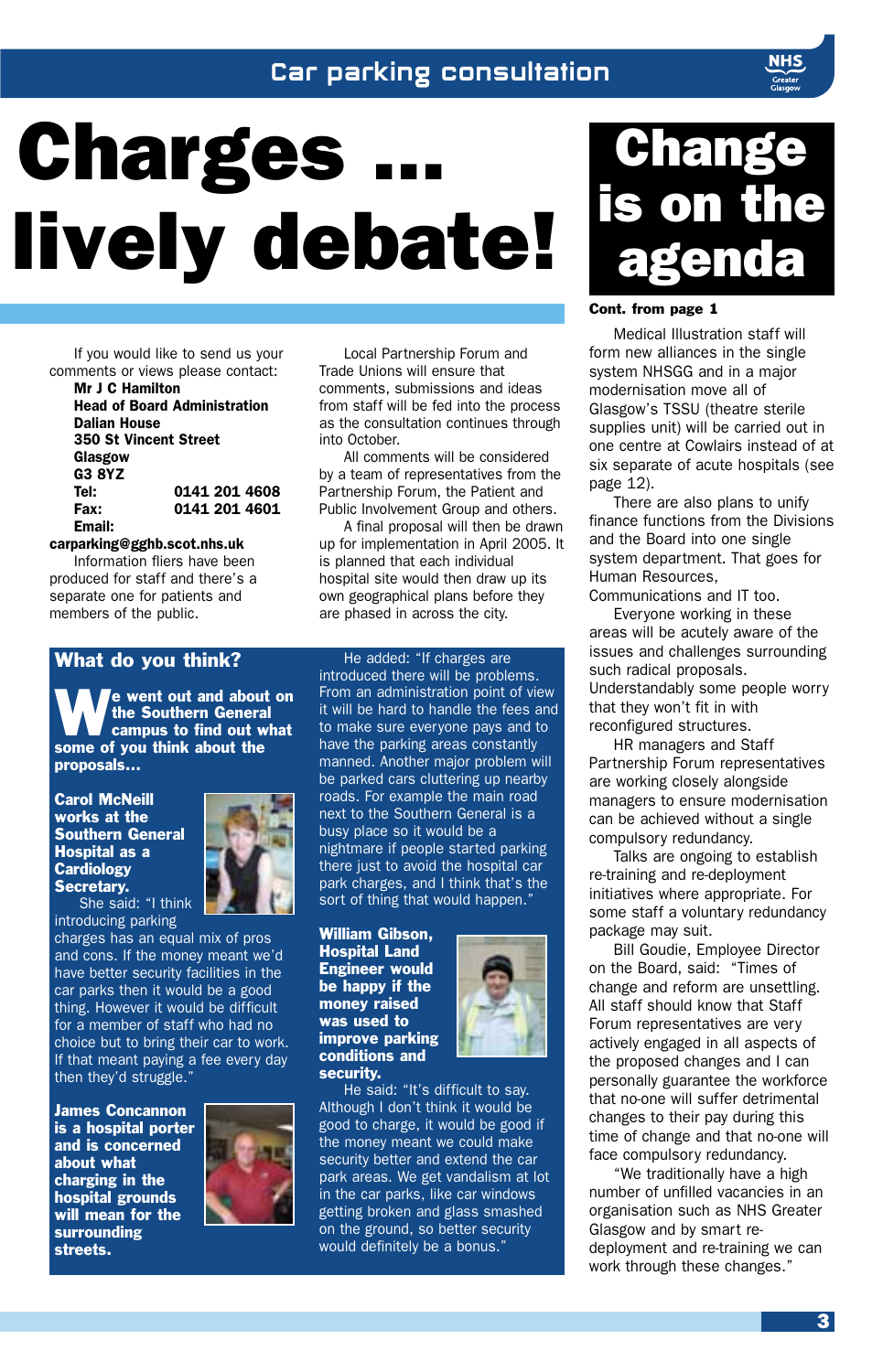## Agenda for change briefing



## New Laundry **A New**

#### NEW laundry which will<br>clean the linen of all<br>Glasgow's hospitals is d clean the linen of all Glasgow's hospitals is due for opening in autumn this year.

Based at Hillington Industrial Estate, the £4.9million facility will wash, dry and iron the thousands of items of bed linen and other items used by NHS Greater Glasgow staff and patients every year.

The linen is currently washed at the Southern General Hospital laundry, which will close when staff move to the new laundry.

Project manager, Alex McIntyre said: "This new, modern laundry will provide a service that is much quicker and cost-effective than before. Because of the new high tech machinery we are installing, there will be less need for staff to manually handle the linen, improving safety and efficiency. Staff currently working from the existing laundry at the Southern General will be transferred to the new facility on a phased basis from autumn this year."

genda for Change (AfC) is bringing big changes to the way we are all paid.

At the moment, there are a wide range of different pay scales and terms and conditions.

In the future, with AfC, all of these different grades and conditions are being replaced by two identical pay spines - no matter where you work or what you do.

One pay spine applies to staff covered by the expanded Pay Review Body (nurses and other health professions) and the other applies to non-Pay Review Body staff (other staff directly employed by the NHS such as admin and clerical etc).

Within each spine there are eight bands. Apart from the amount of pay, bands 1 to 7 are identical but band 8 is divided into four parts - 8a to 8d. Those of us who fall into band eight also have different terms and conditions, notably we won't be eligible for overtime payments.

So how do we get our new pay band? Well this will be done through a job matching process consisting of

three parts - Job Analysis, Job Evaluation and Job Matching.

The pay band a job falls into is determined by Job Evaluation. The evaluation is made on the post, not on the person doing the job. Many jobs have already been evaluated. These National Profiles have been published on the AfC website: http://www.dh.gov.uk and work is still ongoing to produce a larger list of profiles.

Then there's Job Matching. This is currently being carried out now in the Early Implementer sites in England to pave the way for other NHS systems to follow. In Glasgow, we are just at the stage of setting up the process in preparation for implementation here.

A key part of the job matching process is the Job Description. For all of us who work for NHSGG, an up-todate Job Description will have to be produced.

To make the job easier, many of us will be covered by common Job Descriptions. However, we must agree our own Job Description before it is finalised.

# Who's that Guy?

ou'll probably have<br>seen by now the ne<br>information billboar seen by now the new information billboards that have been erected at Stobhill and the Victoria.

Featuring NHSGG staff, the billboards aim to promote the new developments going on at both sites as part of the modernisation agenda.

Accompanied by information leaflets, the billboards (and leaflets) will regularly be updated. There are plans to put up billboards in other hospital sites.

Pictured beside one of the billboards is Dr Robert Simpson, SHO in Paediatrics at Yorkhill, who was one of the staff who posed for the posters.

He has 21st Century training. We have 19th Century hospitals. Now we're building for the future. www.chugg.org.uk/inddermatin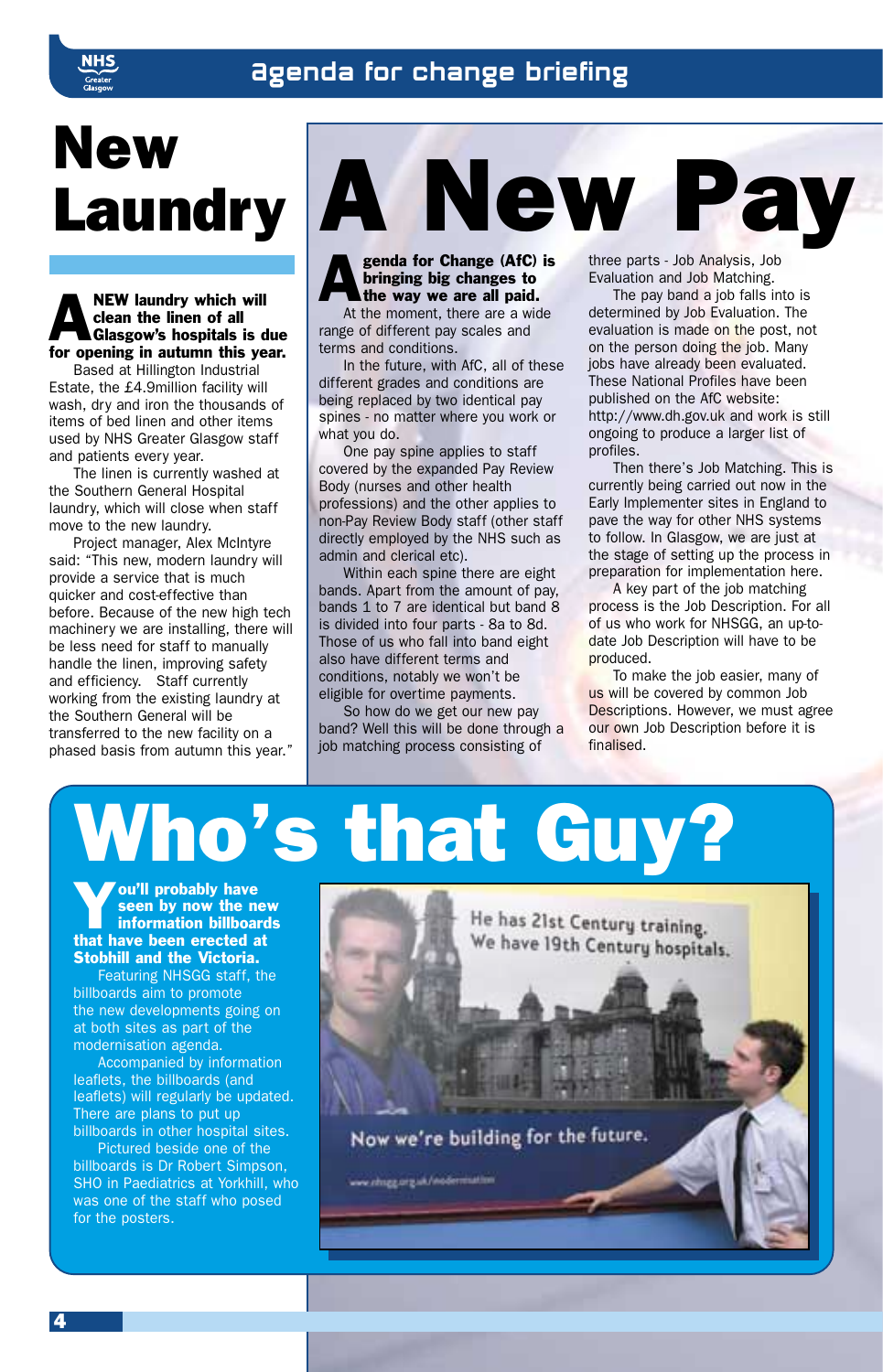# Structure

Once agreed, the Job Description is considered by a matching panel. If your job is covered by a published National Profile then you will go on the band associated with that profile. It is hoped that the majority of staff will be matched by this process.

For jobs that fail to match a National Profile, a local evaluation will be required. This involves filling in a (37 page) Job Evaluation Questionnaire with the help of trained Job Analysts whose role it is to tease out the detail of the job so that everything is considered. The job is then sent for evaluation and matched to a new pay band.

There are grounds for appeal either on the basis that the process was not followed correctly or that the job has changed since the Job Description was agreed. A successful appeal might not gain enough points for a higher pay band and, indeed, might even mean that the new pay band should be lower!

Clearly, there is an enormous amount of work to be done to match all of the jobs in Glasgow. To get some idea of the scale of the task ahead, consider this - the Job Analysts, Evaluators and Matchers must work in partnership, meaning that there will be equal representation of staffside and management. It is estimated that 300 Job Matchers will be required who must be drawn evenly from the ranks of staff and managers.

So far, an AfC Job Evaluation Team has been formed to train job evaluators. The team consists of: Liz Daniels (Yorkhill), Caroline Fee (Society of Chiropodists and Podiatrists), Helen McDermott (AMICUS), Jan McDonald (RCN), Helen McFarlance (AMICUS), Mary Mackenzie (North Division), Linda McWilliams (Primary Care Division), Stephen Rooney (RCN), Gerry Slevin (South Glasgow Division) and Paul Watt (NHSGG AfC Project Team).

For more information, look out for the Agenda for Change newsletter on your Intranet and email systems. Anyone interested in becoming a Job Matcher should contact their union representative.



There's a new face on the Agenda for Change (AfC) team and she's determined to keep staff informed about all the changes taking place in the system Susan Russell is our new Staffside Co-ordinator for AfC –

the new scheme that will see changes to some of our pay, terms and conditions.

Susan - who has been seconded from her job as Lead NHS Officer with GMB Scotland - told Staff News she is "delighted" to have the chance to help NHS Greater Glasgow staff understand what Agenda for Change will mean to them.

What's on Susan's

new agenda?

She said: "This is a major achievement for partnership working. This innovative role has been commissioned by the Area Partnership Forum and I am grateful to GMB Scotland for giving me this opportunity to enhance my personal and professional development."

Susan and the Agenda for Change Project Team can be contacted directly on 0141 951 5840 or via email to susan.russell@gjnh.scot.nhs.uk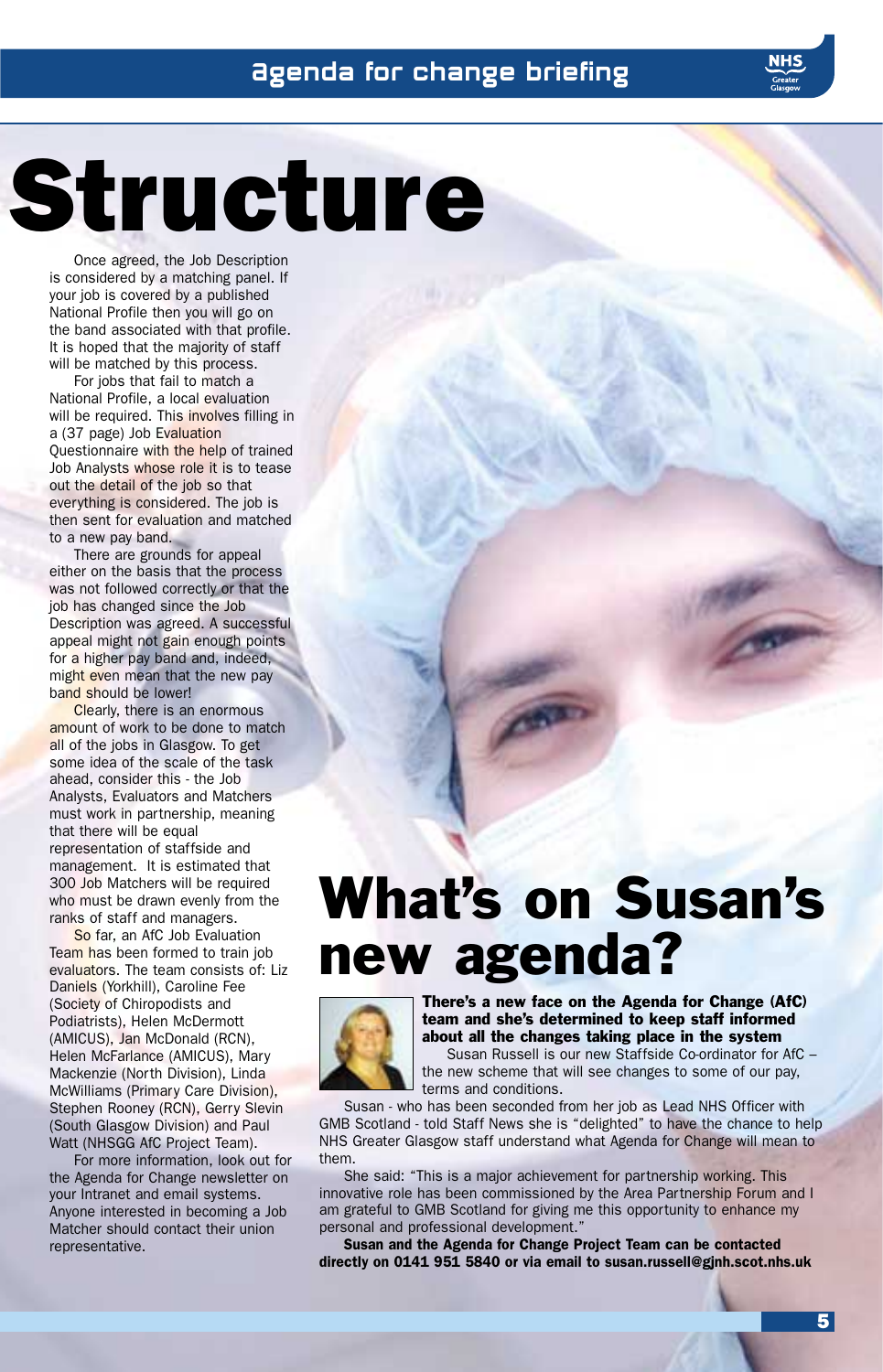## News roundup

## Glasgow's labs go under the microscope

We should all be aware by<br>now of the massive<br>programme of now of the massive programme of modernisation ongoing in Glasgow just now.

But it's not just our major hospitals that are changing. Laboratory Services are being transformed too.

Laboratory Services have a major role to play in providing modern medicine and we need to make sure our laboratory service matches acute service requirements, now and into the future.

That's why NHSGG has kicked off a major review of Glasgow's laboratories which will enable laboratory medicine to plan, develop and implement a service appropriate for the 21st century.

The review is being led by managers, staff representatives and

#### **Contract Separate Separate Separate Separate Separate Separate Separate Separate Separate Separate Separate Separate Separate Separate Separate Separate Separate Separate Separate Separate Separate Separate Separate Separ** Population Health received royal interest recently when HRH Prince Charles met with representatives of the three organisations behind the centre.

At a private meeting in Glasgow's City Chambers, His Royal Highness heard about the work of the Centre from Health Minister Malcolm Chisholm and representatives from NHS Greater Glasgow, Glasgow City Council and the University of Glasgow.

The Centre for Population Health is a new initiative set up by NHS Greater Glasgow in partnership with Glasgow City Council and the University of Glasgow. Its specific remit is to examine in closer detail the reasons why health in Glasgow is not improving as quickly as elsewhere.

Professor Sir John Arbuthnott, Chairman of NHS Greater Glasgow said: "I welcome the interest of His Royal Highness Prince Charles in this innovative research and development programme that will be taken forward by the Glasgow Centre for Population Health."

The Prince also met a number of NHSGG staff at the recent annual Garden Party at Holyrood Palace.

Ian Proctor, Maintenance Supervisor at Glasgow Royal Infirmary, hailed the day a great success: "I was delighted to be nominated to attend the garden party but the day itself was even better than I could have hoped. I feel privileged to have been invited along."

Sandra Henderson, Telephonist



planners and will be concluded by September 2004.

So what will the review mean for staff working in Glasgow's laboratories?

#### Is my job safe?

Yes - there will be no redundancies, either voluntary or compulsory, as a consequence of the review.

#### Will I have to move my place of work?

At this point, we do not know what the final configuration of services will be – either

organisationally or geographically. There may, however, be some requirements for a number of people to relocate their place of work. Wherever possible, we will seek to minimise such disruption. Anyone who does have to move will be given appropriate support and assistance. Can I contribute to this review?

Yes please - we are keen to get as many views as possible and your contribution will be welcomed. Please contact:

Karen.Ross@northglasgow.scot.nhs.uk initially and she will ensure your ideas or concerns will be passed to the appropriate member of staff. How else can I find out more?

A dedicated newsletter giving updates on the progress of the review will be sent out to staff in the Laboratory Services. Staff News will also report on progress.

## A PRINCE, A CENTRE AND A GARDEN PARTY

Supervisor at the Western Infirmary, agreed: "We had a great time and I really appreciated being selected to attend."

Also there from NHSGG were: May Ballantyne (Technical Instructor in Occupational Therapy with NHSGG's Elderly Mental Health Team); Frank Cannon (Porter at Stobhill); Ruby Sloan (Healthcare Co-ordinator for the Asylum Seekers Community); Mary McNair

(Auxiliary Nurse at Drumchapel Health Centre); Dr Burnet Lunan (Consultant in Obstetrics and Gynaecology at Glasgow Royal Infirmary and the Princess Royal Maternity); Shaun McGarrigle (Volunteer at Yorkhill Sick Children's Hospital) and Elizabeth Stewart (Medical Records Officer/Children's volunteer at Yorkhill Sick Children's Hospital).



Front (left to right) Professor Sir John Arbuthnott, Prince Charles, Liz Cameron (Lady Provost, Glasgow City Council); middle: Dr Carol Craig (author of The Scots Crisis of Confidence) and Councillor Jim Coleman (Deputy Leader of Glasgow City Council and NHSGG Board member); back: Michael Fox (Prince's Trust), Professor Phil Hanlon

(Professor of Public Health at the University of Glasgow), Dr Harry Burns (Director of Public Health, NHS Greater Glasgow), Malcolm Chisholm (Minister for Health &

Community Care), Dr Carol Tannahill (Centre for Population Health Manager), Councillor Bill Timoney (Glasgow City Council spokesman on health) and Pam White.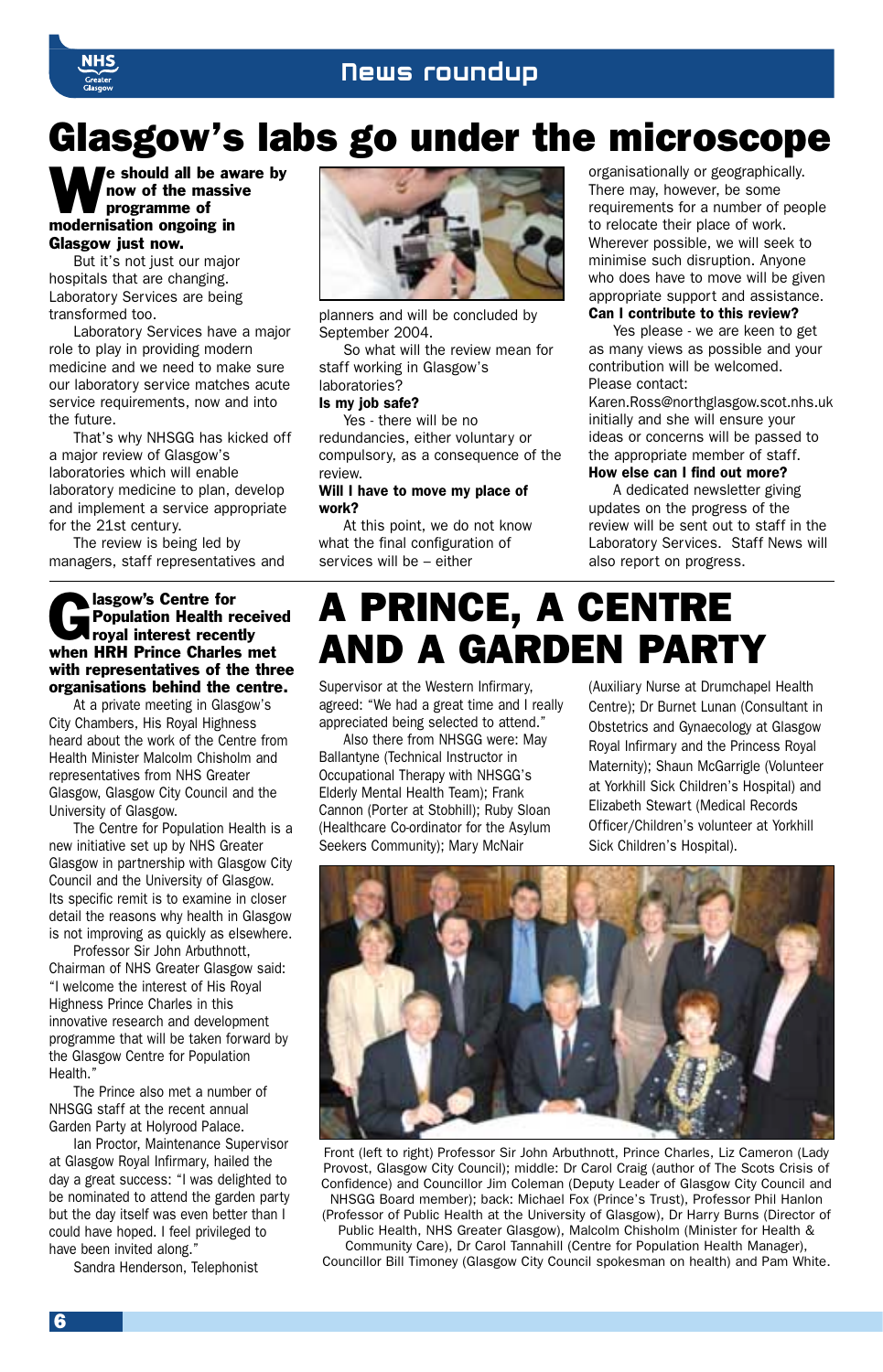# *The Endoscope*

## The D.H.Morris Group



Stand is going to go...

## PF Audio Visual No Partickular place to go

If there was always one ro<br>solid certainty in the<br>Endoscope's world, it was<br>knowledge that there was at f there was always one rocksolid certainty in the Endoscope's world, it was the least one other national institution that could be counted upon to be financially worse off than the NHS. We speak, of course, of Scottish football.

Some of the commercial decisions taken by clubs lately make even the new consultants' contract look like a masterstroke of negotiation and good financial planning. However, disturbing new evidence has been passed to the Endoscope by our anonymous mole in the South Division (well, alright then, it was Doug Ross, the Press Officer). The photograph, right, purports to show senior A & E type, Tim Parke and bones and sticking plaster man, Mike Hullin becoming very excited in Partick Thistle's trainers' dugout.

There are a number of theories as to what this can mean. The first – that South Division head honcho, Robert Calderwood, is trying to tackle the divisional deficit by transferring staff on the open market – has already been discounted. After all, the amount to be made from the sale of that particular pair would barely cover the cost of a half-time pie and Bovril. The second theory, that Partick Thistle have taken on Parke and Hullin as a reserve medical team, is also unlikely; the club is more likely to seek people with experience of brain surgery and, depending on the condition of that half-time pie, micro-biology too.

One possibility remains: a secret pact has been signed between the South Division and Partick Thistle. Most people are unaware that Partick Thistle are looking to build a new stadium. Remarkably, the helicopter pad at the Southern General is just the right size. You heard it here first.

## NOTABLE NOTES

The of the busiest sections of<br>the NHS is not, as you would<br>expect, a front-line service the NHS is not, as you would expect, a front-line service – in fact, it is the Central Legal Office. The CLO is of course used to dealing with the consequences of the odd clinical mishap.

A constant refrain is the incomprehensible nature of notes made on patient records by doctors.

Occasionally some of these notes are all too comprehensible for comfort. Proof of this problem is furnished by some of the following real notes that have appeared in the Journal of Court Reporting:

• By the time he was admitted, his rapid heart had stopped, and he was feeling better.

- The patient has been depressed ever since she began seeing me in 1983.
- The patient is tearful and crying constantly. She also appears to be depressed.
- The patient refused an autopsy.
- The patient has no past history of suicides.
- The patient expired on the floor uneventfully.
- The patient's past medical history has been remarkably insignificant with only a 40-pound weight gain in the past three days.
- The patient was in his usual state of good health until his aeroplane ran out of fuel and crashed.

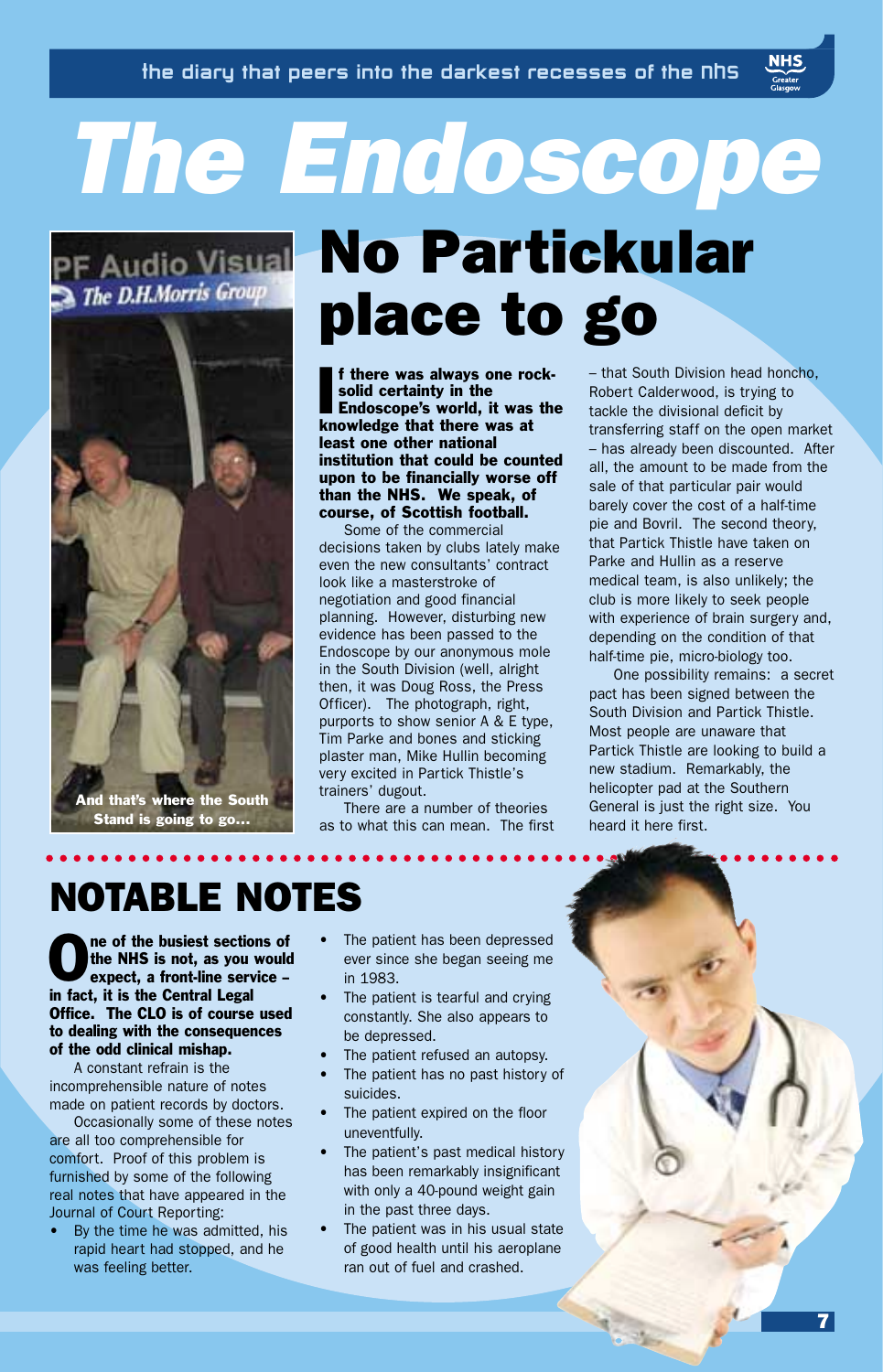## Spotlight o



# Healthy travel: Don't let your Summer bre

#### When you are enjoying<br>your well-earned break<br>in a foreign land, your well-earned break in a foreign land, thoughts of ill health are often the last thing on your mind.

But, as Travel Health Nurse Lorna Boyne can tell you, your health should be your number one priority before you leave the country and while you are abroad.

Lorna has been part of a dedicated Travel Health Team since 1993 and divides her time between SCIEH (Scottish Centre for Infection and Environmental Health) and the Travel Health Clinic, part of the Brownlee Centre (which cares for people with communicable diseases) at Gartnavel Hospital.

She told Staff News how she became involved in travel medicine: "I was doing a research post during my Nursing Studies at Glasgow University when I met Fiona Genasi, who was already a Travel Health Nurse with SCIEH and Ruchill Hospital. Travel medicine was a relatively new field then and her team was looking to expand. I applied for the job and was delighted when I got it."

Lorna hasn't looked back since, she is now a qualified Travel Health & Immunisation Nurse Specialist organising and developing courses for nurses and doctors, training them in giving out travel advice and in recognising communicable diseases.

A bonus of her job is travelling. She and other members of the Travel Health Team regularly have the opportunity to go abroad to share information with other health professionals. So far, she's been to India three times and on a research trip to Peru. Attending the International Society for Travel Medicine's annual conferences has also meant visits to New York, Acapulco and Paris.

India was probably the biggest challenge for Lorna as she had to adapt to new surroundings and conduct her training courses in a very unfamiliar environment. One of her



most unusual experiences was to visit a ward for patients with leprosy.

"The patients were non-infectious and had had the illness for many years. The social stigma had made it difficult to return to their local community. Nowadays, leprosy can be treated quickly and simply, thus preventing the resulting physical deformities."

Lorna also had the opportunity to see snake anti-venom being produced. "The snake is "milked" for its venom and this is injected into an animal, so that the anti-venom can be extracted," she revealed.

While it seems like all the travelling she does is a nice idea and provides interesting experiences, it does have a very serious side. For instance, the trips to India helped Lorna and the rest of the team better understand the problems of infection prevention and control. The collaboration between UK and Indian medical practitioners is vital for the Travel Health Team to deal with the illnesses affecting UK travellers.

As Lorna explained: "We need to know more about the illnesses that can affect UK travellers while they are abroad, rather than when they return home. By working with colleagues abroad, we learned much more about the various illnesses travellers can contract and the best way of treating them."

Only 5% of travel-related illnesses can be prevented using



immunisation, so for the rest, it is imperative for travellers to be well informed about potential health risks and how they can be prevented.

While there is generally a good attitude amongst travellers towards immunisation, Lorna warned: "Once travellers get their inoculations, they think they are invincible. In fact, they are still vulnerable to illnesses caused by poor hygiene and accidents involving vehicles, sports and swimming."

So, with all her knowledge of communicable diseases, what would Lorna say was the most dangerous illness to contract?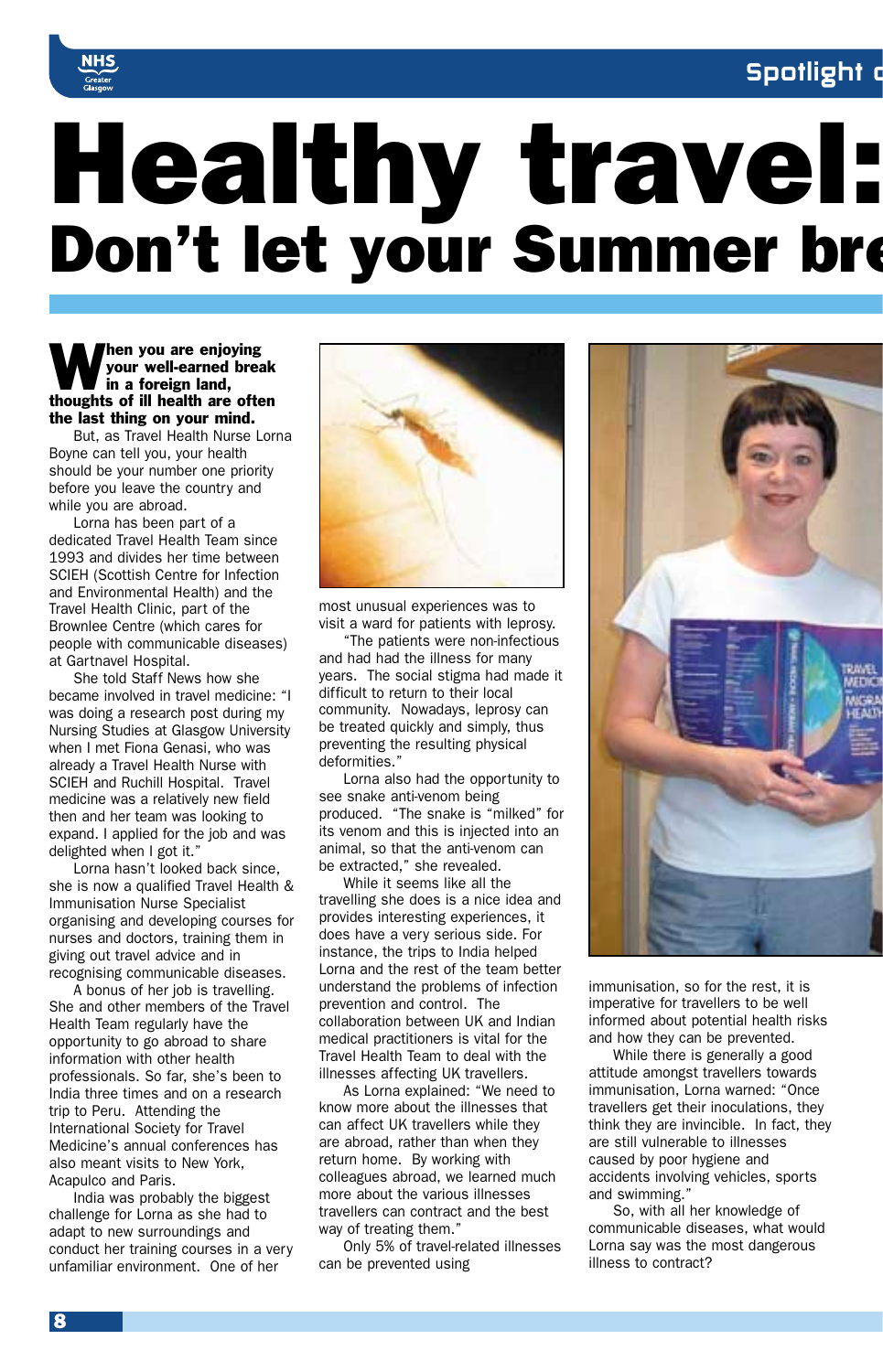## eak turn into an outbreak!



"Malaria is the most lethal, due to the short time it takes for someone to become seriously ill and then die if not treated early enough. Malaria is spread by the female anopheline mosquito, so it is easily contracted through a bite.

"To prevent malaria, travellers must use precautions such as using a mosquito net, insecticide and keeping the skin well covered, especially in the evening and some may need to take anti-malarial tablets."

It is also important, Lorna revealed, to exercise caution in countries that do not have the same

"It is mostly the inexperienced travellers who become ill."

> medical standards as the UK. In some countries, donated blood is not tested for blood borne viruses such as HIV so a blood transfusion can have serious long term effects.

> The most common travel-related illness, diarrhoea, can result from poor hygiene standards in some foreign countries. In the UK, we take food and waste hygiene for granted and often find it difficult to adapt to countries without these standards.

"Often travellers do not take the same care as they would in the UK because of the good levels of hygiene in Western countries and due to the adventure aspect of being on holiday. It is mostly the inexperienced travellers who become ill. More attention is paid to major illnesses such as malaria and typhoid, so travellers get ill through more minor illnesses."

So, what improvements to travel health does Lorna hope to gain through her work?

She said: "Many health professionals recognise that they are not adequately trained to deal with travel health, so we run tailored courses specifically for people like practice nurses and GPs who have to give out advice. It takes a real skill to assess an individual traveller's health needs and tailor the advice accordingly. The ultimate aim of our team is to train more health professionals to give out good advice to travellers and, hopefully, lessen the likelihood of travellers contracting an illness abroad."

Finally, what advice would Lorna give to potential travellers?

"Don't leave it too late to get travel advice! Ideally, go to your GP

| e og an                    |  |
|----------------------------|--|
| 9Ó.<br>$\frac{1}{2}$<br>92 |  |

**EXAM** Visits from the UK to other countries have tripl since 1981 to about 58 other countries have tripled million in 2001;

**H.II** Five million of these visits<br>were to Africa, Asia, South<br>and Central America, but this were to Africa, Asia, South represents a fraction of travel from developed to developing countries;

**H.H** From cases of travel-<br>related illnesses reported<br>the UK upon return, the related illnesses reported in the UK upon return, the predominant illnesses are salmonella and HIV. Other illnesses include malaria, dengue virus and Hepatitis B. Helminthic cases (worms) represent a small proportion of travel-related illnesses, but some may be unreported in the UK and/or the country of origin.

or practice nurse at least six to eight weeks before your departure date. Some inoculations require a course of three injections and you need to make sure that you have enough time for appointments. Also, you may need to be referred to a specialist clinic for unusual vaccines and advice."

a matana

Always remember that different inoculations last for a different period to time. If you are embarking on multiple journeys, make sure your inoculations are kept up-to-date.

Check out our website at www.fitfortravel.nhs.co.uk for updates on travel health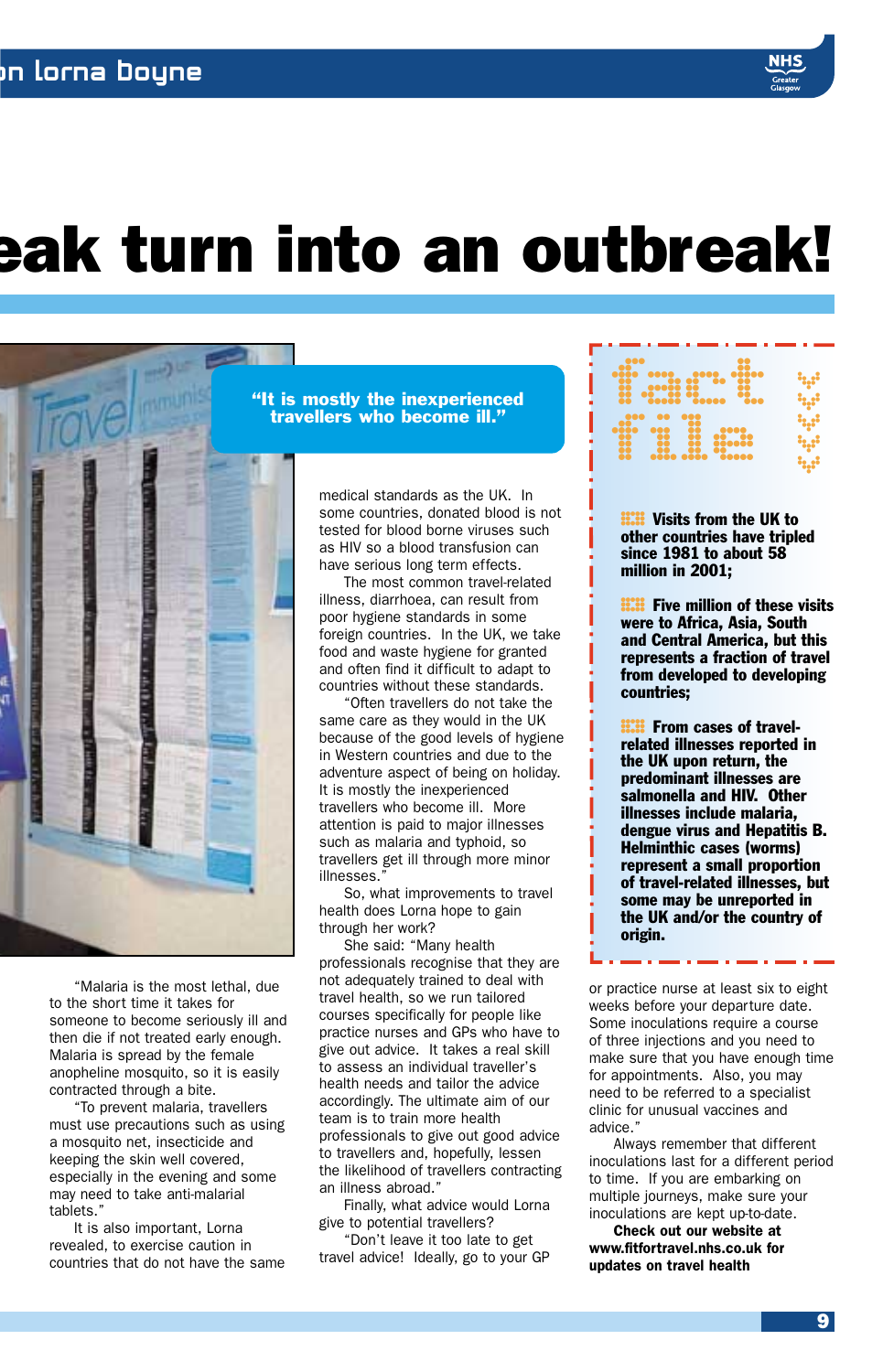

# Quick access to care

Sickness absence costs the<br>
NHS millions every year<br>
and a good part of that<br>
was used to be being in NHS millions every year and a good part of that money is spent on hiring in additional staff to cover posts vacated by sick staff.

This leaves less money for the NHS to spend on patient care and more pressure on staff left to cover for colleagues.

It seems sensible then, for the NHS to try and help its staff get back to work as quickly as possible and that's where a system called fast tracking comes in.

Fast tracking basically means that we, as NHS staff, receive NHS treatment more quickly than we would normally so that we can get better sooner and come back to work when we are able.

There's nothing new about this and fast tracking is already operating successfully in most of the Divisions.

As with most things, though, this isn't as straightforward as it sounds.

The main causes for people losing time at work are back problems, coronary heart disease and strokes, mental health problems and alcohol related diseases. For many of us there is a more specific list to add to this: needlestick injuries, manual handling injuries, slips, trips and falls and physical assaults.

Some of these can be dealt with through preventative measures so that fewer accidents happen in the first place and some are clear-cut cases that can be treated quickly. Others, however, are more complicated.

In an already stretched system, some departments are struggling to meet waiting time targets and haven't the capacity to allow for much flexibility.

When it comes to certain medical conditions, expensive diagnostic tests might have to be used. This means a good clinical case has to be made for fast tracking staff.

Even so, apart from the obvious benefits to us if we go off sick and to our employer who gets us back at work quicker, there is another case for speeding up rehabilitation.

The longer people are away from



Fast tracking staff means patients get seen sooner for treatment

work the less likely it is that they will come back. Only 50% of workers who are absent for more than six months, return. Only 25% of those absent for over one year return and, if someone is away for more than two years, there is virtually no chance of a return to work.

Partnership for Care, Scotland's Health White Paper, states the intention to "develop a fast track rehabilitation service for health workers". One of the keys to doing this is proposed to be through Occupational Health practitioners who can use their expertise to manage cases and facilitate their progress through the system.

Dr Ian Symington, Director of Occupational Health at the North Division is one of the leading lights in fast tracking staff within NHSGG. He said: "I want to reinvent the

rehabilitation process for staff and revitalise it as a concept.

The Local and Area Partnership Forums are using the Staff Governance Action Plans to work through a lot of the factors at work which might lead to sickness absence. They are looking at violence and aggression, stress and bullying and harassment as well as access to relevant training. Inevitably, though, people get sick or accidents happen. When this occurs it's equally important to offer staff as much assistance as possible to recover and come back to the workplace

## NATIONAL AWARD

**Congratulations to Glasgow Practice Nurse Julie<br>
Rennie who recently scooped a major new<br>
award for her work in improving the care and<br>
tractional of patients with Chronic Obstructive** Rennie who recently scooped a major new treatment of patients with Chronic Obstructive Pulmonary Disease (COPD).

Julie, who works for the Crownpoint Practice in Bridgeton Health Centre, won joint second place in the Scottish COPD (Chronic Obstructive Pulmonary Disease) Care Awards which were organised by the British Lung Foundation (Scotland) and GlaxoSmithKline.

Julie Rennie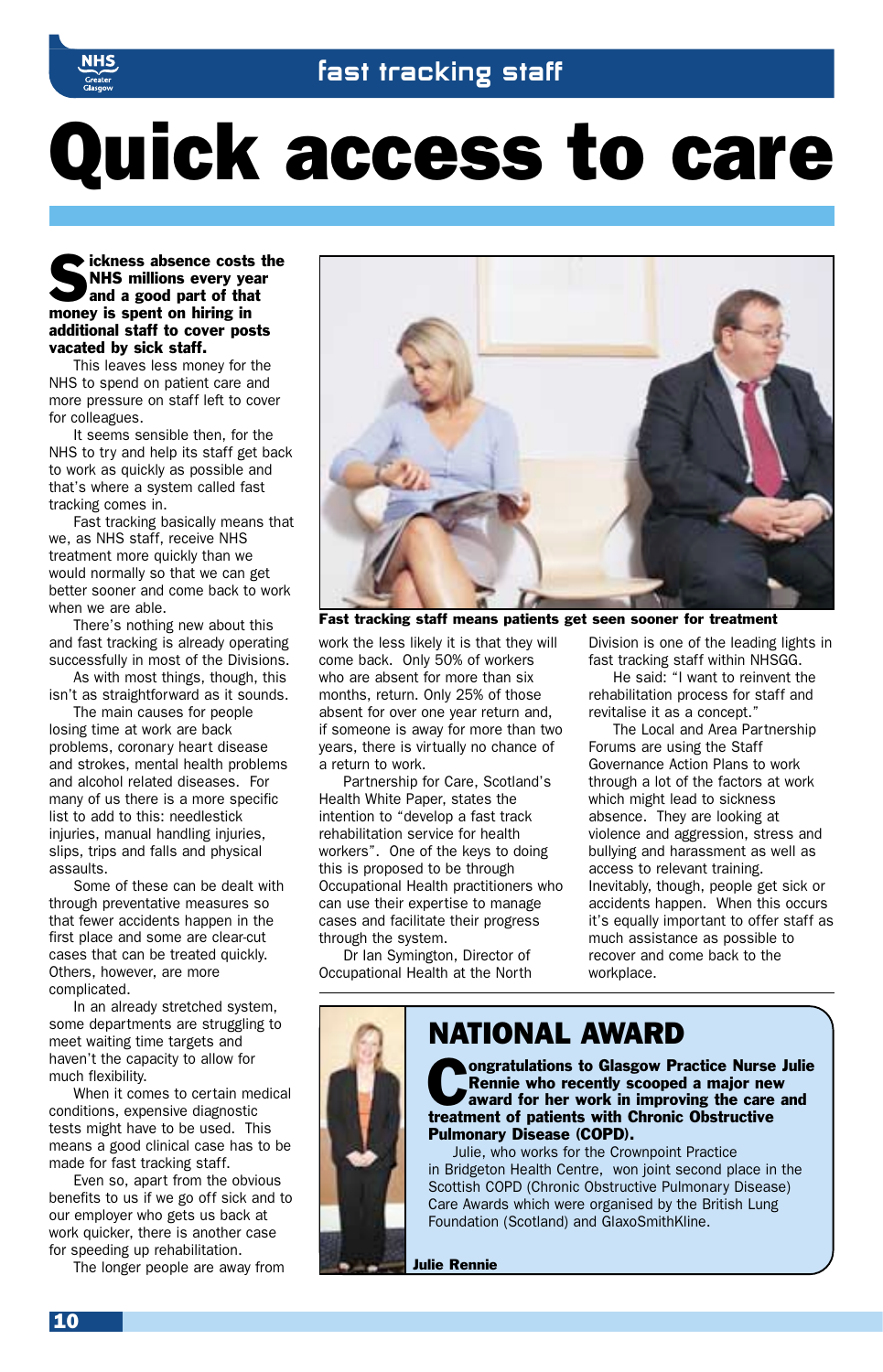## *<u>Face</u>* equality

## Promoting Race Equality: New website for NHS Staff

The Primary Care Division's<br>
Multicultural Health<br>
Development Programme Multicultural Health (MHDP) team has developed a new website to help staff understand our responsibility under the Race Relations (Amendment) Act 2000 (RRAA) and Fair for All.

Containing useful information such as publications and reports, cultural and religious information such as patient factsheets and festivals, it also has a directory of minority ethnic organisations across Glasgow. Please visit www.ethnicminoritydirectory.co.uk for further information.

#### So what is the Race Relations (Amendment) Act 2000?

The Race Relations Act (1976) is the primary piece of legislation around Race Relations. The Act makes it unlawful to discriminate against anyone on the grounds of race, colour, national or ethnic origin. It is also unlawful for public bodies to discriminate while carrying out any of their services. The Race Relations Act (1976) was amended in 2000, adding to the original 1976 piece of legislation. A large number of public authorities are now affected by this new Act, including the NHS. Under the amended Act, we as a Health Service are required to work to:

1. Eliminate racial discrimination; 2. Promote equality of

opportunity; and

3. Promote good race relations between different racial groups. So how can we all work to implement the RRAA? Here are some examples of what we should all be doing...

#### Working to eliminate racial discrimination...

– All staff should have received training on the implications of the Race Relations (Amendment) Act and should have access to their Bullying and Harassment Policies;

- We should be reporting and recording any incidents involving racial harassment within the NHS and ensure that we are routinely analysing this information and making changes as a result;
- The services we provide should be monitored routinely to ensure they offer fair and equal access to treatment and we should investigate the reasons behind low/high uptake of services by people from minority ethnic groups.

#### Promoting equality of opportunity….

- Always use interpreters when patients are unable to speak English; an NHS Interpreting Policy on the guidance and use of interpreters is available on the website;
- Ensure information about your service is translated or communicated via link workers/ interpreters/ bilingual advocates;
- Advertise vacancies/general communication in ethnic media outlets; this may also involve minority ethnic media/ press;
- Ensure visits by chaplains from minority ethnic backgrounds for patients;
- Ensure any local Public Involvement activity involves people from minority ethnic backgrounds;
- Ensure procurement functions are assessed on a contractor's ability to promote equality of opportunity.

#### To promote good race relations…...

– Within the community, ensure that any public events e.g. Community Health Seminars have wider participation from minority ethnic communities;



Anne Taylor, Specialist Nurse Multicultural Health, takes a patient's blood pressure.

- Within the workplace, managers should actively encourage NHS staff to discuss race equality issues. For example, you may have this as a standing item on your agenda;
- Promoting good race relations may also involve how you engage with minority ethnic communities in developing services, e.g. user forums, visitor monitoring of services.

Also you may want to challenge your own stereotypes through training opportunities.

#### Other steps for Promoting Race Relations in Your Workplace:

- Each department should ensure that there is a lead person who is looking at Race Equality issues and they should link to staff working in the MHDP for support and guidance;
- Ensure that recording of ethnicity is included in all data capture processes (such as referral forms, patient data);
- Assess the types of information you need to be translated in your department;
- Ensure staff in each department has received training on the Race Relations (Amendment) Act 2000;
- Advice and information on all of the above is available from www.ethnicminoritydirectory.co.uk.

You can read more about the work of the MHDP in 'Promoting Race Equality and Cultural Competency in Health'. Copies are available on the website: www.ethnicminority directory.co.uk or contact Imran Shariff, Project Manager: Race Equality, telephone 0141 211 3598.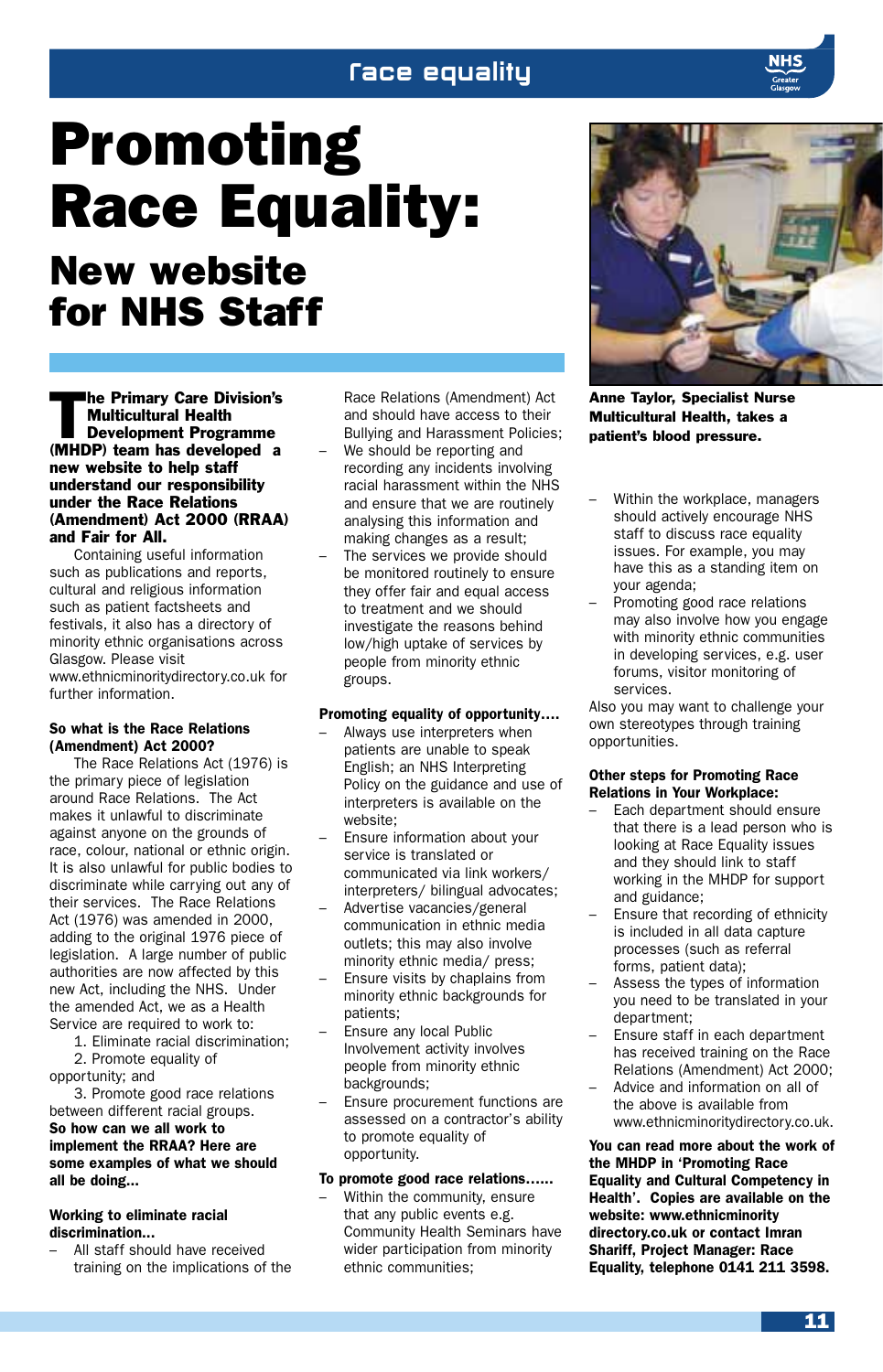

# UK's most modern sterile unit to open

## new pan-Glasgow<br>
Centralised<br>
Decontamination Unit has<br>
have given the shared by the **Centralised** been given the go ahead by the Scottish Executive.

Located in a refurbished building in Cowlairs, once open, the new unit will be one of the largest and most modern facilities in the UK.

The conversion of the building is expected to be complete by January 2005 with the service being fully operational by December 2006.

But why does Glasgow need a new Centralisation Decontamination Unit? New national quality and technical standards means the current six Theatre Sterile Supplies Units serving Glasgow's hospitals will not meet the new standards and none of the units are in a position to upgrade their current facilities.

Eddie Manderson, Sterile Services Manager at Gartnavel General, has been involved with the project from the outset and has been heavily involved in the design and planning of the new unit.

He said: "This is a major step forward for Glasgow. This new unit will be one of the largest and most up-to-date facilities in Britain. "Although the design of the

Equipment is thoroughly washed

building has been finalised, plans as to how the facility will operate are still being worked out. We are in the process of setting up working groups to work with staff to look at issues including quality systems, equipment transport, IT and telecoms, policies for the unit and waste management, to name but a few. These groups will include specialists and staff representatives from across the

three acute Divisions.

"The reason for decontaminating medical equipment is to protect patients and staff from hospital acquired infection. The process of decontamination involves the medical devices undergoing a mechanical wash, or a thorough hand wash if the device is delicate. The equipment is then sterilised, inspected and packed ready for re-use."



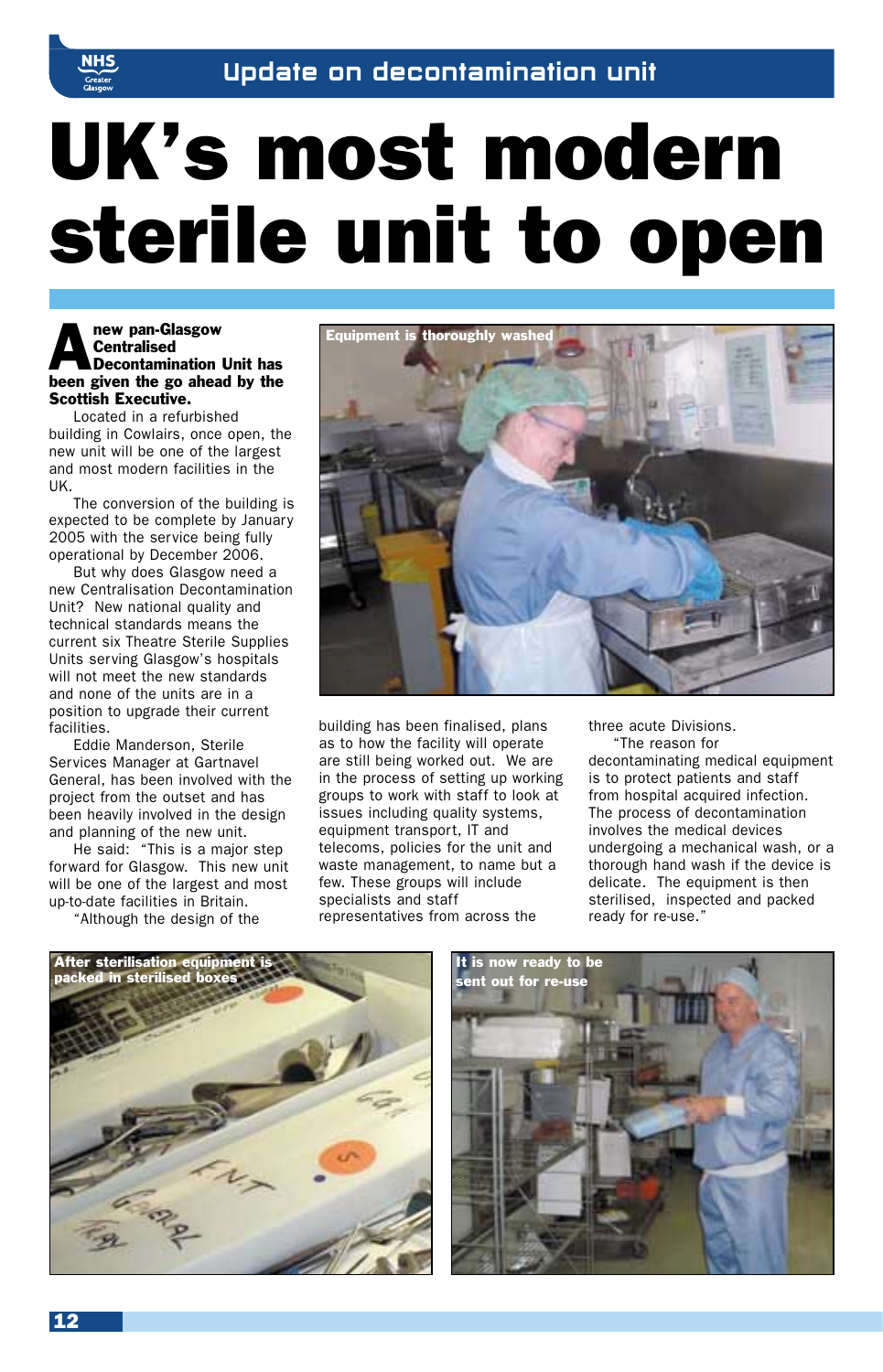## News roundup

## Glasgow Doctors Make a **Difference**

**The Sandyford Initiative Services,<br>
the Sandyford Initiative and<br>
the Nursing Homes Care Team** community health services, the Nursing Homes Care Team, have been praised in a new BMA publication – the 'A-Z of Doctors Making a Difference'.

The document, which includes a foreward from the Prime Minister Tony Blair, highlights the improvements that can be made to services, often through simple changes.

Glasgow's flagship emotional and sexual health service, the Sandyford Initiative, was commended for its 'Shared Care' scheme. This scheme improves choice and access to services for people with Chlamydia and other sexually transmitted infections (STI's).

Sexual health advisers work closely with GP practices to provide ongoing support, advice and education around the management of STI's and a dedicated telephone support line is also provided for GP practices to contact the sexual health team on any issue relating to their patients and the management of Chlamydia. Websites with further support to GPs - www.sxhealth.co.uk and www.sandyford.org – are also available.

The work of the Greater Glasgow Nursing Homes Care Team is making a real difference to those living in nursing homes in Glasgow. Since the service began in 2002, more than 2,000 of the 3,700 people living in nursing homes have registered with the service, which has proved popular with residents, carers, families and nursing home staff.

The service, which is staffed by a dedicated GP team, with input from other GPs and pharmacists, aims to address some of the particular difficulties faced by patients in nursing homes. It improves access to medical care (primarily for older people) but also provides care for the significant number of younger patients with chronic illnesses, specific psychiatric conditions and those with learning disabilities.



Stobhill circa 1910

# HELP US TO CELEBRATE STOBHILL'S CENTENARY

## **This September,<br>Stobhill celebrat**<br>100th birthday. Stobhill celebrates its

It's not surprising then that hospital staff and patients, past and present, are keen to put on a good show during its centennial year.

Plans for a series of exciting and nostalgic events are being drawn up and the events team are asking for ideas and help from NHS Greater Glasgow's workforce.

Ian Crawford, Hospital Manager at Stobhill, said: "One of our ideas is to develop an exhibition on the history of Stobhill. But we need help from staff as we're looking for any memorabilia people may have relating to the hospital, during any point in time throughout its rich history.

"Plans also include a permanent memorial commemorating Stobhill's past as we look forward to its exciting future as an Ambulatory Care Hospital. We want staff to let us know what they would like to see."

Tim Davison, Chief Executive of

- In 1899 the local Parish Council bought the land to build Stobhill Hospital.
- Lord Balfour of Burleigh, the then Secretary of State for Scotland, laid the foundation stone for the new hospital in September 1901.
- The first patients were admitted to the hospital in 1903 and by the summer of 1904 Stobhill had 800 patients.
- **Stobhill was officially opened on** 15 September 1904 and had over 1,800 beds.

North Glasgow Hospitals, added: "One hundred years ago, Stobhill was one of the most modern hospitals in the country. It is fitting that as we go into this century, Stobhill will once again be at the forefront of modern medicine as home to one of the UK's first Ambulatory Care Hospitals."

Anyone interested in helping with celebrations should contact Ian Crawford on 0141 201 3814.

13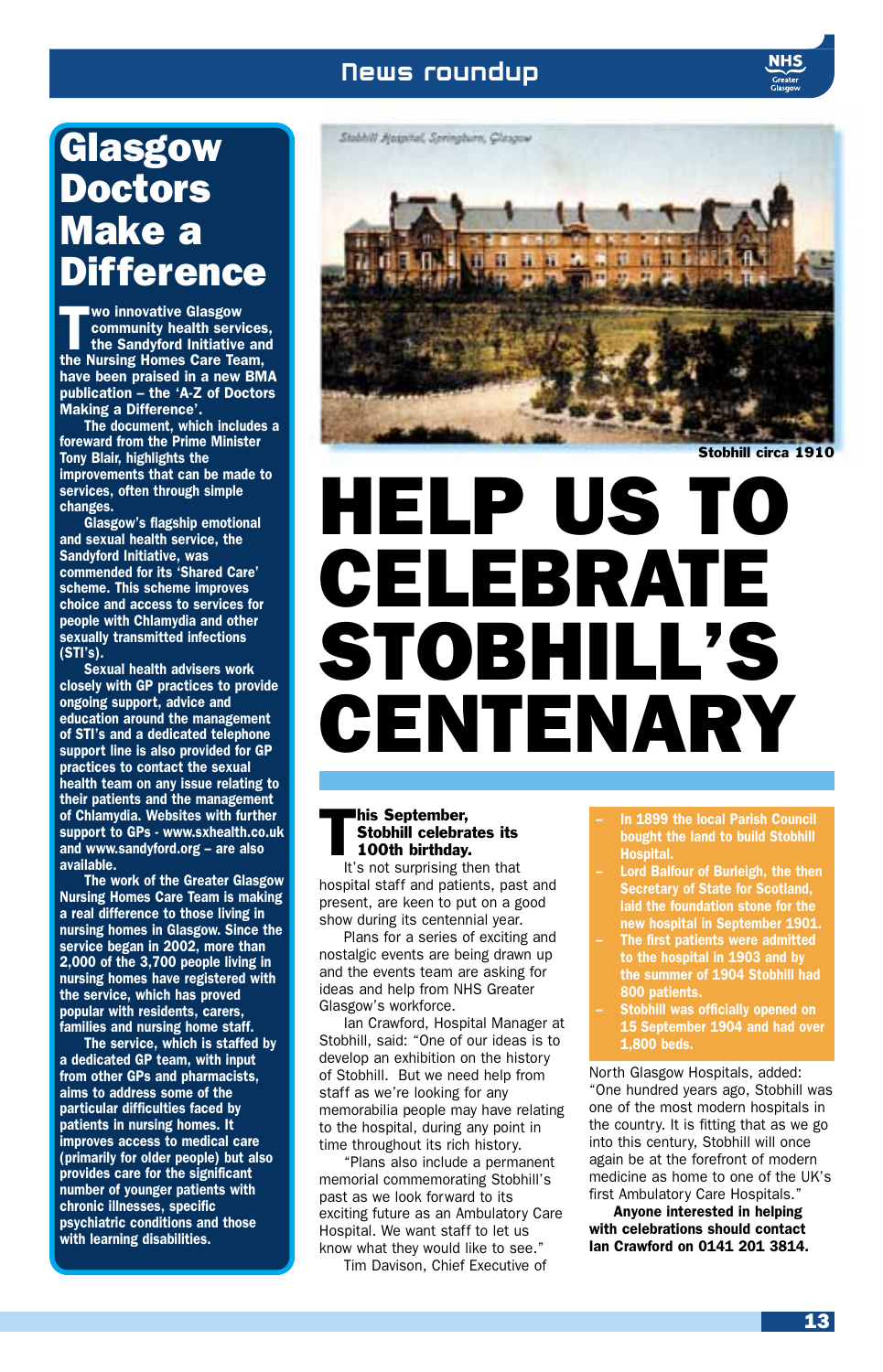## News roundup





## Paula's Fun in the Sun!

ucky Paula Barton will be winging her way to Lanzarote this summer courtesy of Barrhead Travel.

Paula, who works as an Information Officer for the Board, was the winner of a competition run by Barrhead Travel for NHS Greater Glasgow staff.

A delighted Paul is pictured receiving her tickets for two from Angela Woods, Travel Consultant at Barrhead Travel and Joe Quinn, Greater Glasgow Staff Benefits.

She said: "This is a great surprise and I am over the moon. My partner, Donald and I had not made any holiday plans for this summer."

Greater Glasgow Staff Benefits works with companies to offer NHS Greater Glasgow staff discounts for a range of services throughout the city. Barrhead Travel is just one of the companies offering NHS staff a 5% discount and is happy to find anyone a holiday to suit their needs.

Angela Woods, Travel Consultant, said: "Our fabulous new shop in Oswald Street and our online service is designed to make booking a holiday easy. Our aim is to ensure our customers get exactly what they want when booking their holiday - whether it is a short break, long haul or a package holiday - we will do our best to get the best deal possible."

If you want more information on all the benefits available to NHS Greater Glasgow staff log on to www.nhsstaffbenefits.co.uk or call 0141 201 4132.

## Want to know what's going on nationally?

Here's the news from the Scottish Executive...

### **Medical**

Two Reports examining the future shape of the medical workforce in Scotland and how we train doctors were published by the Scottish Executive recently.

The Reports are: Review of Basic Medical Education in Scotland, which explores ideas for increasing access to and output from medical schools in Scotland; and Securing Future Practice, which reviews the career structures and training of hospital doctors and general practitioners.

For information, go to: www.scotland.gov.uk/publications

The UK Health Departments are working to a new strategy – Modernising Medical Careers – for reforming the training grades of doctors. Information: www.mmc.nhs.uk/index.asp

#### **Hepatitis**

The Skipton Fund, the body set up to manage the UK-wide ex gratia payment scheme for people infected with Hepatitis C from NHS blood or blood products, will go live from July 5, 2004.

Further information: The Skipton Fund, PO Box 50107, London SW1H 0YF (telephone: 0207 233 0057; e-mail: apply@skiptonfund.org) or www.skiptonfund.org

#### **Homeless**

New standards for all NHS Boards will ensure homeless people have the same level of health services across Scotland as the rest of the community.

The health and homelessness standards will be published later this year and will cover area access to services including primary, acute, mental health and substance etc.

### Nurses, Midwives, Allied Health Professionals

In May, Health Minister Malcolm Chisholm announced a new £8 million programme to support patient focused research by nurses, midwives, and Allied Health Professionals (AHPs).

The investment will be available over four years and will be awarded to three consortia which together cover all nursing, midwifery and AHP staff in NHSScotland. In the West of Scotland, the money will be invested in the care of the elderly,

improving mobility for people with disabilities and improving decision making for patients and health professionals.

### **Prescribing**

Even more health professionals will be able to prescribe medicines under new plans published by the Medicines and Healthcare Products Regulatory Agency and the UK Health Departments.

The proposals, published for consultation in May, recommend that physiotherapists, radiographers, chiropodists and optometrists, in partnership with a doctor, will be able to prescribe medicines to give patients quicker, more convenient access to treatment.

#### Infection

A new Code of Practice – the first of its kind in Britain – is one of two key guides published in May to make Scotland's healthcare facilities cleaner.

The Code of Practice outlines responsibilities and requirements for ensuring high standards of hygiene in hospitals, clinics and other facilities to tackle the problem of Healthcare Associated Infection (HAI).

The other guide, the National Cleaning Specification, sets out standards to improve performance to meet current good practice requirements.

### **Cancer**

Cancer care in Scotland is to lead improvements in IT which have the potential to improve patient care throughout all areas of the NHS.

Acquiring a single IT system, which could be used across all NHS Boards in Scotland in both primary and secondary care, will be a key priority for future investment. Other priorities for future years will be involving patients more in their treatment and care, and improving the quality of cancer care through better audits.

If you want a full lowdown on the stories, go to the News section of the Scottish Exec's website: www.scotland.gov.uk

For other news on the Health Service in Scotland, go to the SHOW (Scotland's Health on the Web) site: www.show.scot.nhs.uk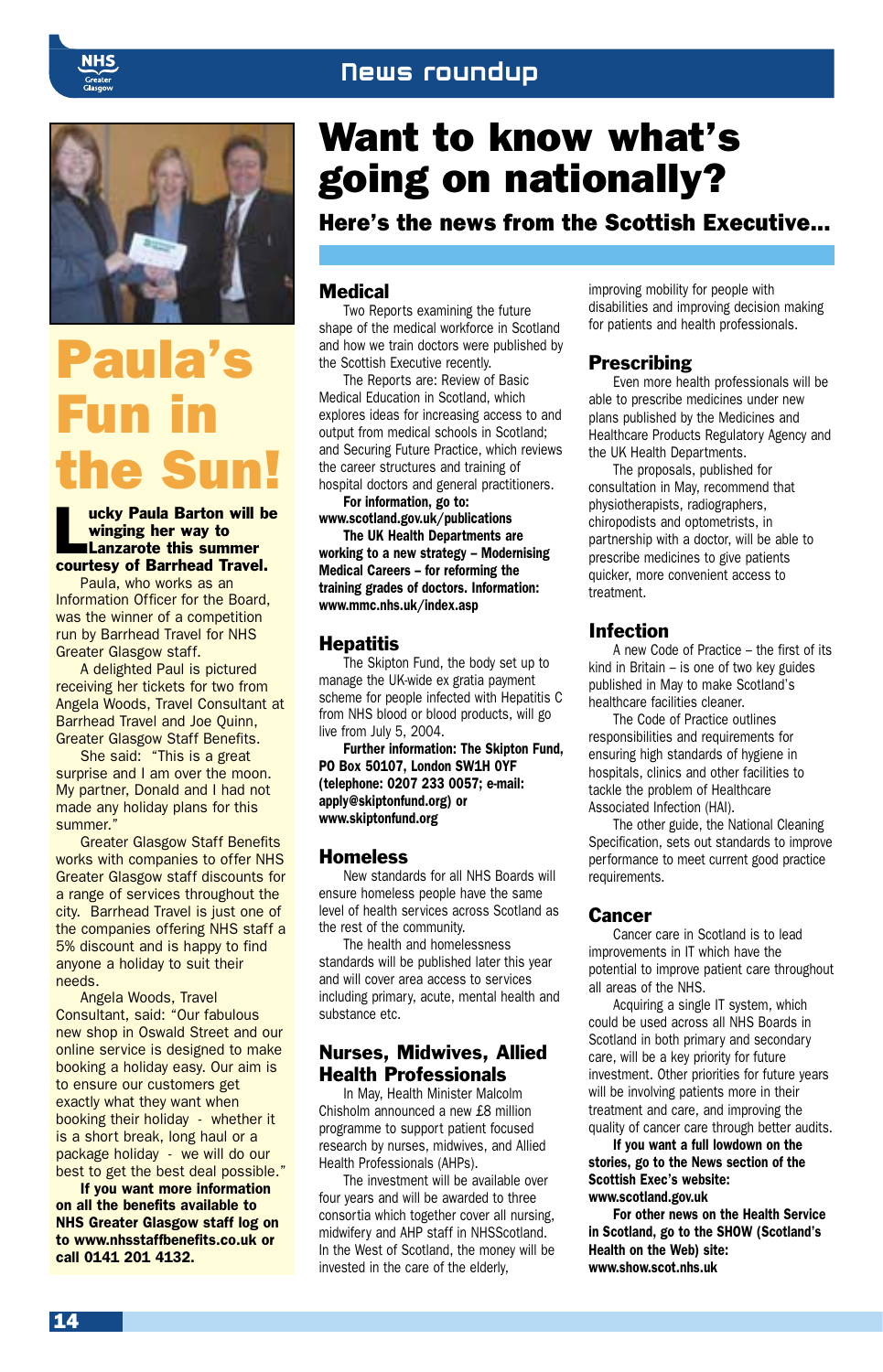## Issues, explained

# The Big Issues How Many of These Affect You?

The Health Service is<br>
undergoing greater<br>
than ever before and<br>
in the service of undergoing greater change than ever before and we've been featuring a lot of stories about what those changes are in past issues of Staff News.

However, there's still a lot of confusion out there as to what exactly is happening, why it's happening and what it means to us as staff. And it's no wonder - there's such a lot of information to take in!

So with that in mind, here's a wee list of the main issues with a short explanation on what they are.

## Single System Working

From April this year, NHS Trusts were dissolved and renamed Operating Divisions and we all came under the management of Greater Glasgow NHS Board. It's all about us working more effectively to deliver services better and a huge amount of work is currently underway, with the full involvement of the Staff Partnership, to drive forward the single system evolution.

## Agenda for Change

This is quite simply the biggest shake-up of pay and conditions in the Health Service since it began in 1947. The aim is to make our terms of employment and conditions more consistent. In order to do this, profiles are being created of jobs in all areas of the Health Service. See page 4 for more details or go to the Agenda for Change website: www.dh.gov.uk

## Acute Services Modernisation Plan

The Acute Services Review refers to the multi-million pound modernisation plans for Glasgow's acute hospitals. It's been featured quite a lot already in the Staff News, but for the latest, see our website: www.nhsgg.org.uk

## Maternity Services **Consultation**

Following a three-month consultation on the future of Glasgow's maternity services, the Board took the decision to implement a series of

recommendations that include the closing of the Queen Mother's Hospital and the transfer of services to the Princess Royal and the Southern General Maternity Hospitals. The recommendations are currently with the Minister for Health and Community Care, Malcolm Chisholm, for approval.

## Community Health **Partnerships**

Local Health Care Co-operatives will be developed into larger and more diverse bodies to be known as Community Health Partnerships. The idea is that CHPs will command greater resources and be more responsive to local needs than LHCCs.

## Joint Future

The Joint Future initiative was set up with the intention of improving services for older people and has now been widened to include other community services. It is joint working between NHS staff and the Local Authorities. It also aimed to make better use of resources, put in place better systems with less bureaucracy and duplication and provide better

management under single managers. Some of the issues for staff involved in Joint Future are around how their duties might develop and how we work in partnership with different employing organisations.

## Staff Governance Standard

The government gave us a Staff Governance Standard which sets out how the NHS manages its staff. This means managers have to ensure that we are:

- Well informed
- Appropriately trained
- Involved in decisions which affect us
- Treated fairly and consistently
- Provided with an improved and safe working environment If you would like to know more

about any of these issues you can speak to your Trade Union or Professional Organisation Representative. Or contact: Olivia Cornacchia, Partnership Co-ordinator, Greater Glasgow Area Partnership Forum, 350 St Vincent Street, Glasgow G3 8YZ. Telephone: 0141 201 4458. E.mail: olivia.cornacchia@gghb.scot.nhs.uk

## MEET YOUR LEARNING CENTRE REPS



**Want to use your NHS**<br>learning centres, but<br>don't know who to learning centres, but

#### Well here are the people you need to speak to:

## North

Seona Reid Tel: 0141 211 1239 Email: seona.reid@north glasgow.scot.nhs.uk

## Board

Kate Findlay Tel: 0141 201 4475 Email: kate.findlay@ gghb.scot.nhs.uk

## Yorkhill

David Campbell Tel: 0141 201 0160 Email: david.campbell@ yorkhill.scot.nhs.uk



South Robert McIlreavy Tel: 0141 232 7549 Email: robert.mcilreavy@ sgh.scot.nhs.uk

Primary Care Derek Grant Tel: 0141 211 3913 Email: derek.grant@ glacomen.scot.nhs.uk